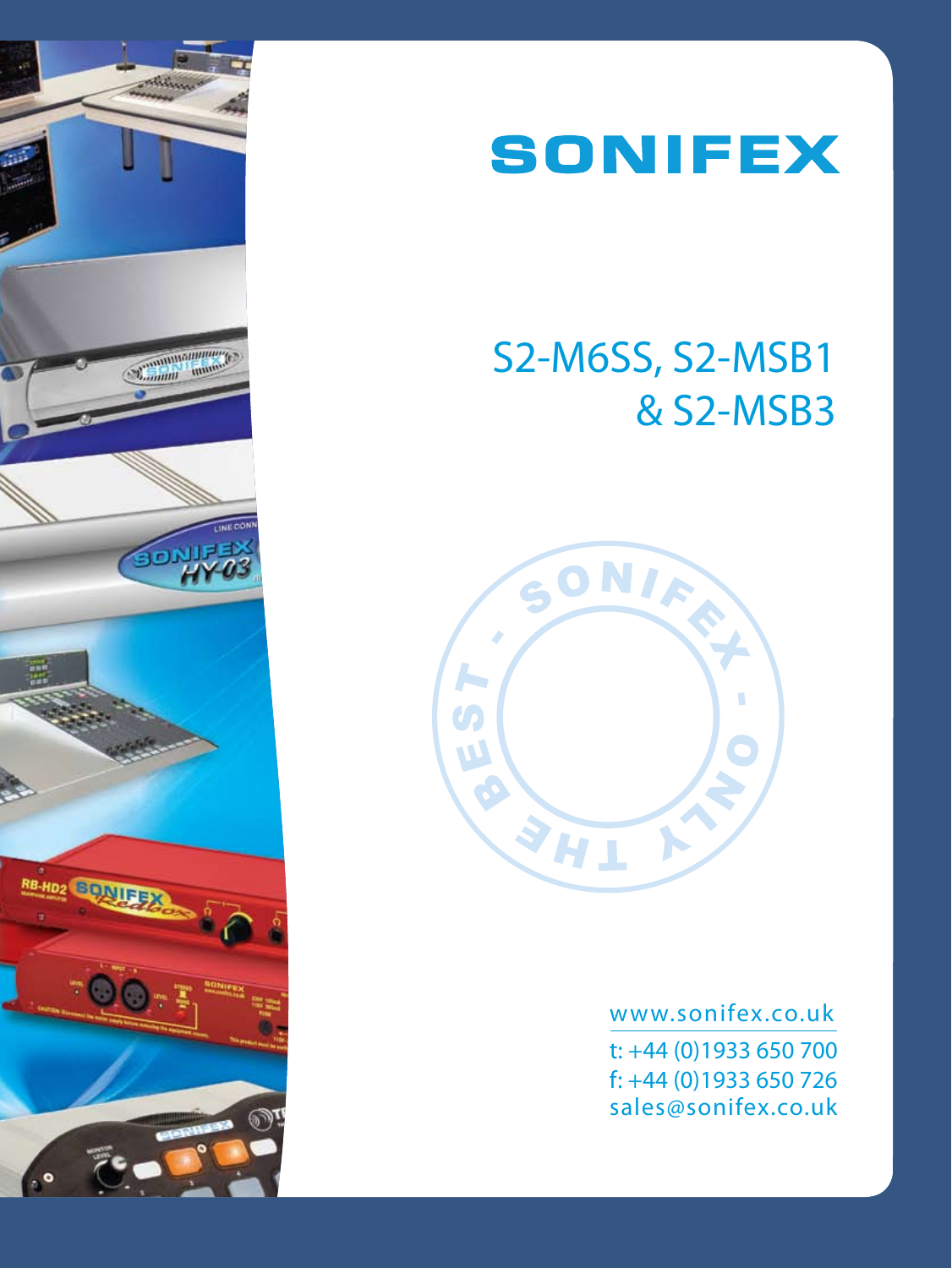#### **S2 - Meterbridge Modules**





#### *S2-M6SS Panel.*

The meterbridge source selector panel produces a stereo analogue audio output from 6 selectable stereo analogue sources, which can be connected to a stereo input channel within the mixer or the EXT 1 and EXT 2 monitor inputs to provide up to 12 external monitor inputs. There are 6 illuminated panel push buttons, which select and indicate the current channel selection. The 6 stereo sources are connected on the rear of the panel via a 25 way D-Type female (socket) connector, which uses exactly the same pin configuration as the stereo audio source input connector on the S2-C6SS channel. The single stereo output is provided on a 9 way D-type male (plug) and the pin configurations are shown below.

Audio Input Connector - 25 pin D-type female (socket)

| Pin 1: | Ground.             |
|--------|---------------------|
| Pin 2: | Input 1 left phase. |

- Pin 3: Input 1 right phase.
- Pin 4: Input 2 left phase.

| Pin 5:    | Input 2 right phase. |
|-----------|----------------------|
| Pin 6:    | Input 3 left phase.  |
| Pin 7:    | Input 3 right phase. |
| Pin 8:    | Input 4 left phase.  |
| Pin 9:    | Input 4 right phase. |
| Pin 10:   | Input 5 left phase.  |
| Pin 11:   | Input 5 right phase. |
| Pin $12:$ | Input 6 left phase.  |
|           |                      |

Pin 13: Input 6 right phase.

⊚ ⊚ Audio Output on 9 Way D-type Plug . . . . .<br>. . . . Power Input Connector. ίО Power from Meterbridge Distribution Board 'Timer' output(O) Audio Inputs on 25 Way D-type Socket Power Through Connector to S2-MT Timer Panel (if fitted)  $\circledcirc$  $\circledcirc$ 

| Pin 14: | Input 1 left non-phase.  |
|---------|--------------------------|
| Pin 15: | Input 1 right non-phase. |
| Pin 16: | Input 2 left non-phase.  |
| Pin 17: | Input 2 right non-phase. |
| Pin 18: | Input 3 left non-phase.  |
| Pin 19: | Input 3 right non-phase. |
| Pin 20: | Input 4 left non-phase.  |
| Pin 21: | Input 4 right non-phase. |
| Pin 22: | Input 5 left non-phase.  |
| Pin 23: | Input 5 right non-phase. |
| Pin 24: | Input 6 left non-phase.  |
| Pin 25: | Input 6 right non-phase. |

#### **Audio Output Connector (To Mixer) - 9 pin D-type male (plug)**

| Pin 1. | Screen               |  |
|--------|----------------------|--|
| Pin 2: | Out left phase.      |  |
| Pin 3: | Out right phase.     |  |
| Pin 4: | No connection.       |  |
| Pin 5: | No connection.       |  |
| Pin 6. | Out left non-phase.  |  |
| Pin 7: | Out right non-phase. |  |
| Pin 8: | No connection.       |  |
| Pin 9: | No connection.       |  |

#### **Power Connectors**

| Pin 1: | +VD.    |
|--------|---------|
| Pin 2: | Ground. |
| Pin 3: | $+15V$  |
| Pin 4: | $-15V$  |

There are two power connectors on the board, a 'power input' and a 'power through' connector. The power input connector should be connected to the meterbridge distribution board power connector, or the 'power through' connector on another meterbridge panel. The 'power through' connector can be used to daisy chain power down the meterbridge housing, for *S2-M6SS Diagram.* example, to an S2-MT panel.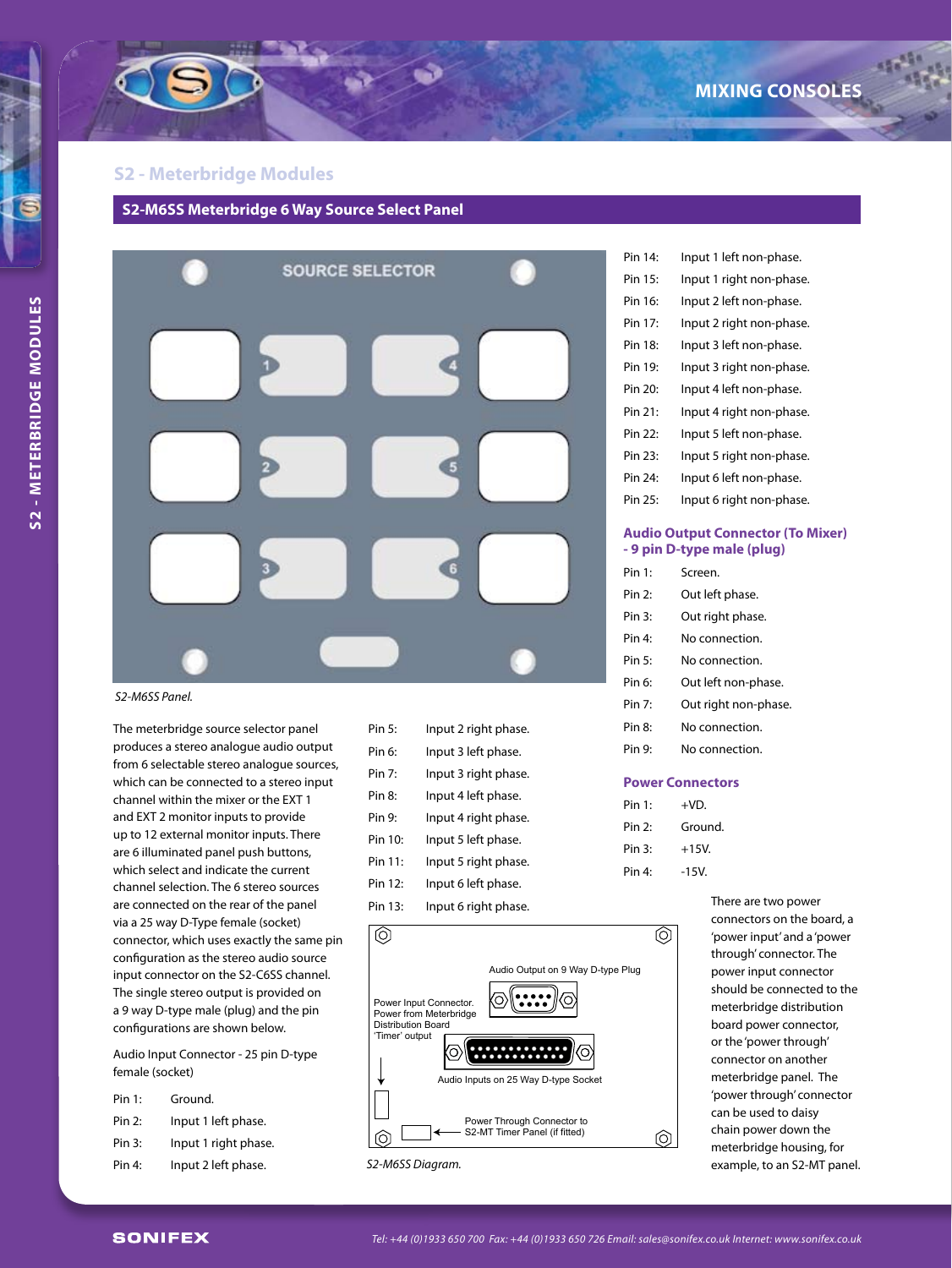## **MIXING CONSOLES**



#### **S2-MSB1 Meterbridge Switch Panel With 1 Button**

This is a meterbridge panel, 1 channel wide, with 1 button which can be used for bespoke control of the S2, or for your own purposes, e.g. equipment control. Contact Sonifex with your particular mixer control requirements.

To make the switch illuminate either green, red or orange, set the jumper(s) next to the button to either GRN, RED or GRN & RED (for orange).

### *Fig 20 -11a : S2-MSB1 S2 Meterbridge Switch Diagram. Panel With 1 Button.*

**DO** GRN **ZZ** RED

Switch 2

#### **S2-MSB3 Meterbridge Switch Panel With 3 Buttons**

This is a meterbridge panel, 1 channel wide, with 3 push button switches which can be used for bespoke control of the S2 or ancilliary devices.

To make the switches illuminate either green, red or orange, set the jumper(s) next to the button to either GRN, RED or GRN & RED (for orange).

The connector used for both the S2-MSB1 and S2-MSB3 is a 9 pin D-type female and the pin-out details are as follows:

|        | S2-MSB1             | S2-MSB3             |
|--------|---------------------|---------------------|
| Female | <b>Switch Panel</b> | <b>Switch Panel</b> |
| D-Type | Connection          | Connection          |
| Pin 1  | N/C                 | Switch 1*           |
| Pin 2  | Switch 2            | Switch 2*           |
| Pin 3  | N/C                 | Switch 3*           |
| Pin 4  | N/C                 | Switch 1 I FD**     |
| Pin 5  | Switch 2 LED**      | Switch 2 LED**      |
| Pin 6  | N/C                 | Switch 3 LED**      |
| Pin 7  | ٥V                  | 0V                  |
| Pin 8  | 0V                  | 0V                  |
| Pin 9  | $+12V$ LED          | $+12V$ LED          |
|        | Power Input         | Power Input         |

- \* Switch Output (connected to 0V on activation)
- \*\* Pull to 0V to activate

To power the switch button LEDs, a 12V power supply of at least 100mA must be used.

*Fig 20 -12a : S2-MSB3 S2 Meterbridge Switch Diagram. Panel With 3 Buttons.*





PL1

ි

SONIFEX S2-MSB1-01

SONIFEX